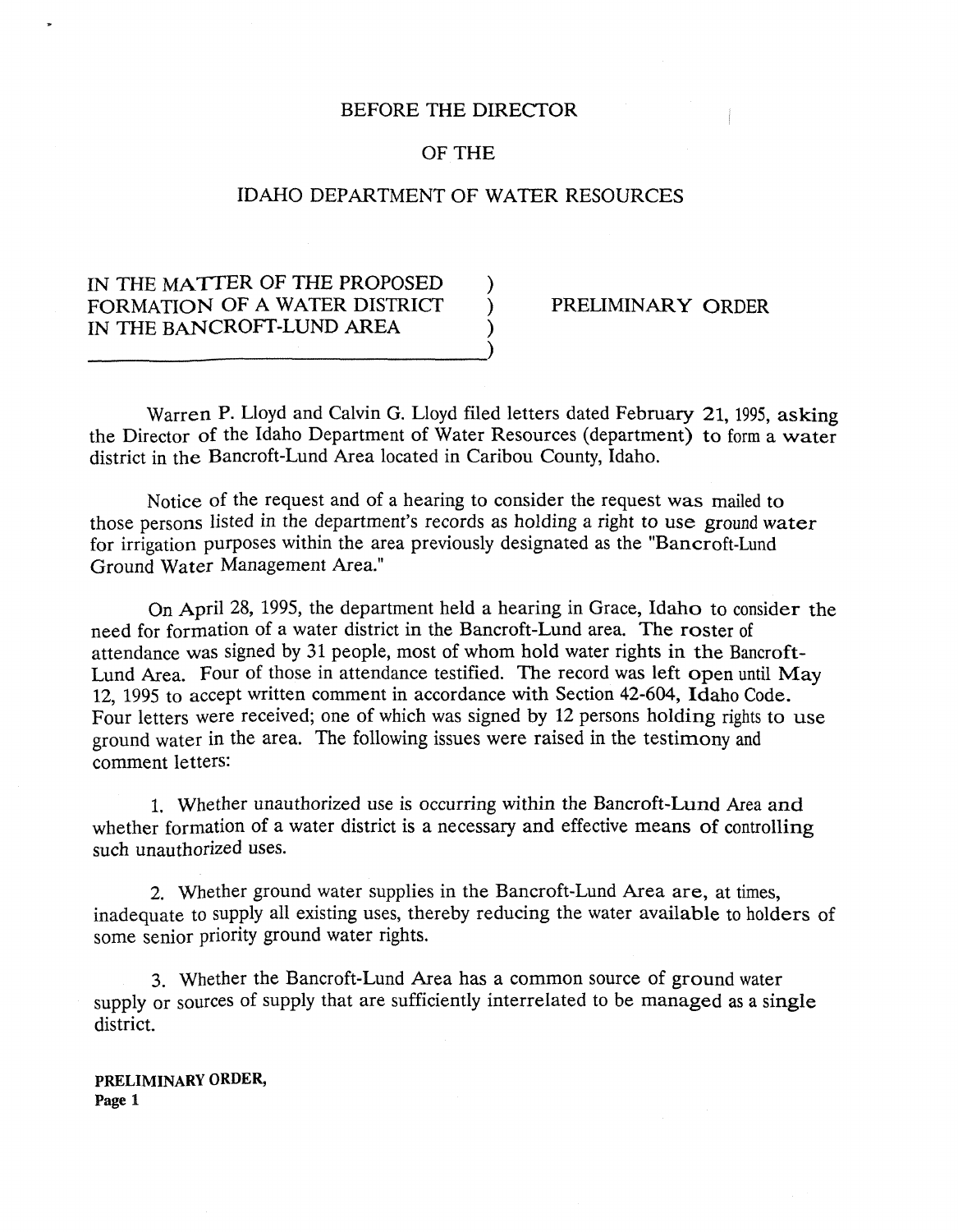*5.* Some holders of ground water rights in the northern part of the proposed water district contend that their wells are located in a different water source from those requesting formation of the water district and are far enough separated from the wells for which problems have been reported that they should be excluded from the district.

6. There is an interrelationship between ground water levels within a part or all of the Bancroft-Lund Area and flows of Bear River and springs discharging into Bear River. Holders of rights for water from Bear River and the springs that are senior **in**  priority to most if not all of the rights to use ground water for irrigation purposes in the Bancroft-Lund Area have periodically had use of water under their rights curtailed to satisfy earlier priority rights on Bear River. The holders of these rights from surface sources encourage formation of the water district as a means of protecting their rights and reducing controversy concerning water use in the area.

**7.** conflicting testimony was received concerning the unauthorized use of **gromd**  water in the Bancroft-Lund Area. One water right holder testified that at times last year diversions for unauthorized purposes totalled at least 2200 gallons per minute. The unauthorized uses included pumping at a rate greater than the authorized rate, pumping an annual volume in excess of that authorized, using the water on additional land from that authorized, and unauthorized transfer of ground water rights.

8. The formation and operation of a water district in the Bancroft-Lund area is required to ensure proper regulation of the use of water during the 1995 irrigation season.

9. Notice of this proceeding for the formation of a water district in the Bancroft-Lund Area has not been provided to persons holding rights to the use of ground water for non-irrigation purposes.

### CONCLUSIONS OF LAW

1. Section 42-604, Idaho Code provides, in pertinent part, as follows:

42-604. Creation of water districts. The director of the department of water resources shall divide the state into water districts in such manner that each public stream and tributaries, or independent source of water supply, shall constitute a water district: provided, that any stream or water supply, when the distance between the extreme points of diversion thereon is more than forty (40) miles, may be divided into two (2) or more water districts: provided, that any stream tributary to another stream may be constituted into a separate water district when the use of the water therefrom does not affect or conflict with the rights to the use of the water of the main stream: provided, that any stream may be divided into two (2)

**PRELIMINARY ORDER, Page 3**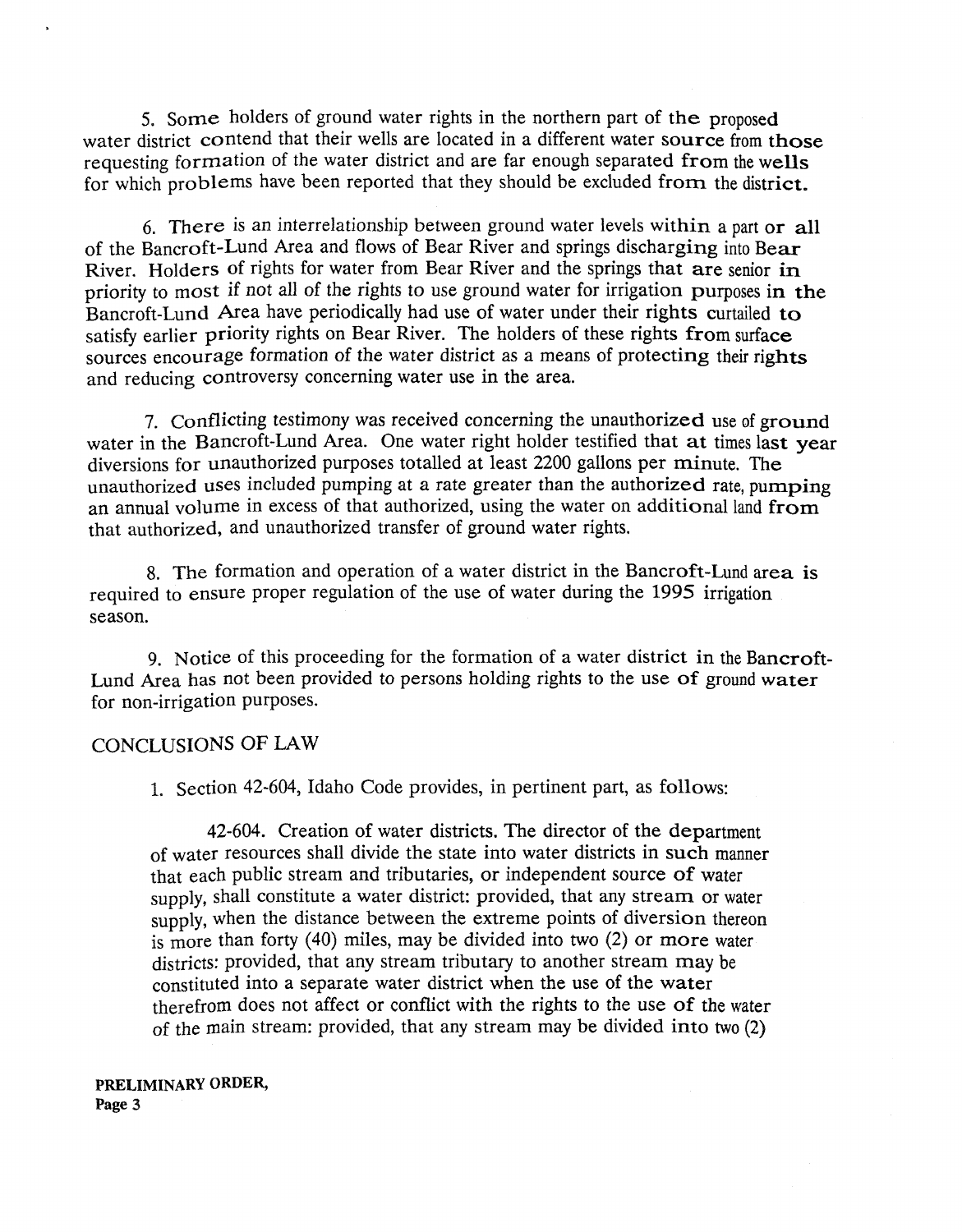4. The ground water rights within the Bancroft-Lund Area have been adjudicated, but the information required by Conclusion of Law No. 15 of the Director's Report entered in Civil Case No. 2919 is not now available.

**5.** The allegations of unauthorized use of ground water within the Bancroft-Lund Area and the representations by some holders of senior priority surface and ground water rights that such uses are a contributing factor to the holders of senior rights not being able to divert their authorized amounts of water, indicate the need for administration of ground water rights within the Bancroft-Lund Area starting with the 1995 irrigation season.

6. Effective administration of ground water within the Bancroft-Lund Area is in the interest of all holders of ground water rights within the area, holders of surface water rights from Bear River and the tributary springs in the Grace, Idaho area, and the citizens of Idaho, in general. Such administration includes measurement and reporting of ground water withdrawals and regulation to insure that the ground water is only used in accordance with authorized rights.

7. The administration of ground water rights throughout the Bancroft-Lund Area have been linked by inclusion in a decree which provides for administration of the rights on a time priority basis.

8. Section 42-604, Idaho Code, provides for the boundaries of water districts to be revised, for water districts to be abolished, and for districts to be combined. Rule 040.02.e of the "Rules for Conjunctive Management of Surface and Ground Water Resources" **(IDAPA** 37.03.11) provides for watermasters of separate water districts to cooperate and reciprocate to insure proper administration of water rights affecting users in more than one water district.

9. The director of the department should form a water district to encompass all ground water rights and all water uses within the area for which the ground water rights were decreed in Civil Case No. 2919. Notice of this proceeding should be provided to all persons holding rights to the use of ground water within the area not previously provided with notice, except for persons with rights limited to domestic or stockwater purposes as defined in Section 42-111, Idaho Code.

**PRELIMINARY ORDER, Page 5**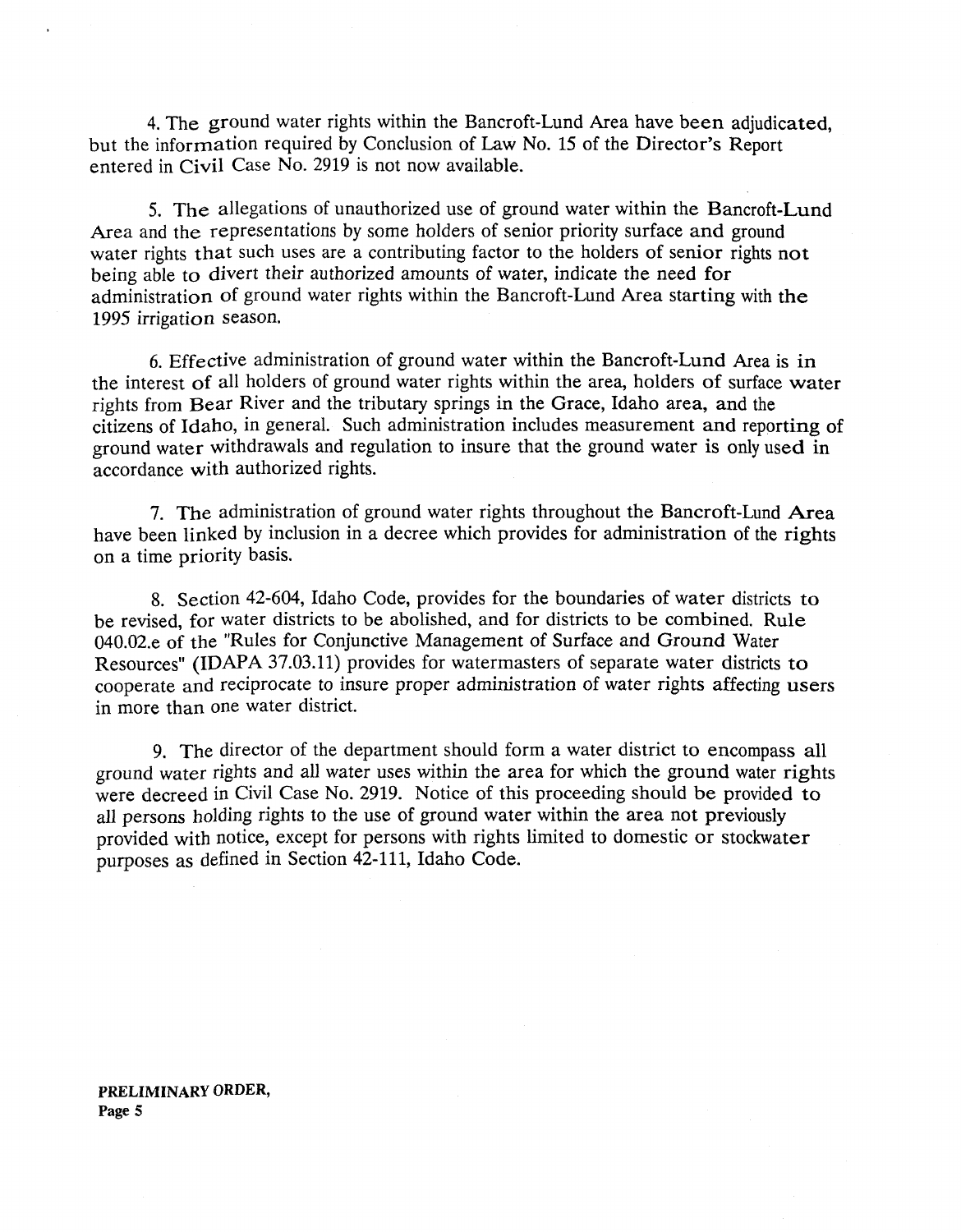3. Until the information required by Conclusion of **Law** No. 15 of the Director's Report in Civil Case No. 2919 is available as determined by the director, the watermaster shall not curtail the use of water under any junior priority ground water right using water as authorized by the right, unless the holder of the right has not paid the current water district assessment and the members of the water district have adopted a resolution requiring payment of assessments as a condition for receiving water.

4. Water District No. 13R, as established under this order, shall include all uses of ground water for irrigation purposes within the designated boundaries, and specifically includes all decreed, licensed, and permitted rights whether the identification number assigned by the department for a right indicates that the right is within Basin 13 (Bear River) or Basin 29 (Portneuf River).

**5.** All holders of rights to use ground water for irrigation purposes within Water District No. 13R shall install and maintain a measuring device and controlling works of a type acceptable to the director on each well from which ground water is diverted within Water District No. 13R. With the approval of the director, the right holder may choose to supply to the director the information needed to allow power use records to be used to estimate withdrawals instead of installing a permanent measuring device.

6. For 1995, the water right holders within Water District 13R shall meet at a time and place to be announced by the director to elect a watermaster and set a budget to be collected to operate the district. In future years, the annual meeting shall be held as provided in Section 42-605, Idaho Code.

7. mis order is designated a preliminary order in accordance with Section **67-**  5245, Idaho Code and Rule 730 of the "Rules of Procedure" **(IDAPA** 37.01.01). It can and will become final without further action of the department unless a petition for reconsideration by the hearing officer is received or an appeal is filed with the director of the department in accordance with the requirements of Rule 730. The provisions of Rule 730 are contained in Attachment B attached to with this order and hereby incorporated in this order with the same effect as if fully set forth within the body of this order.

SIGNED AT BOISE, IDAHO THIS  $\frac{\mathcal{L}\mathcal{L}}{\mathcal{L}}$  DAY OF MAY, 1995.

/, **<sup>Y</sup>**

NORMAN C. YOUNG Hearing Officer

**PRELIMINARY ORDER, Page 7**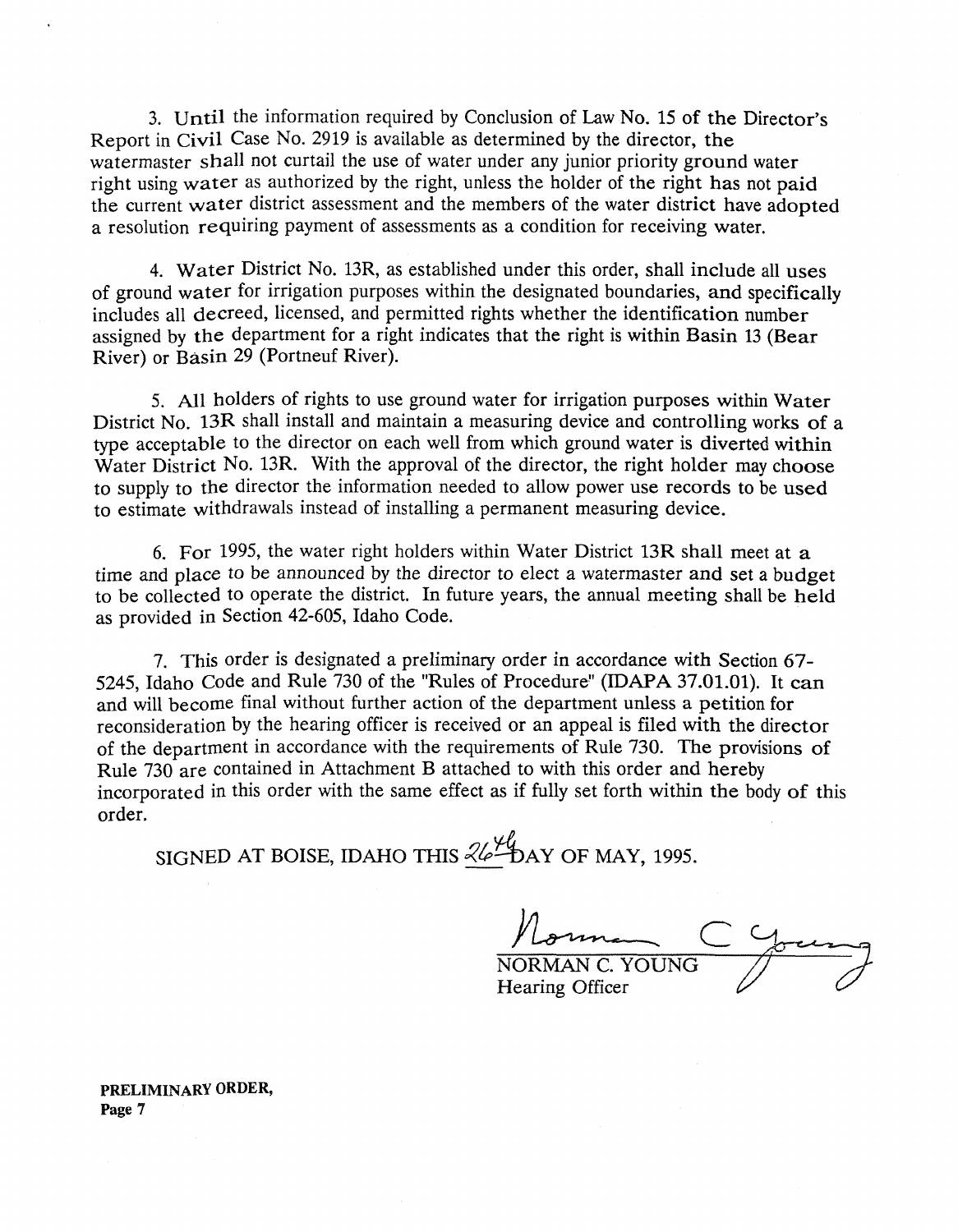- MILTON L. GILBERT 2907308 P.O. BOX 28 BANCROFT ID 83217
- NUEL *C.* GILBERT 2902467 BLACKFOOT ID 83221
- GOLDEN GRAIN FARMS 2907651 BOX 28 BANCROFT ID 83217
- GRACE CEMETERY DISTRICT 1307111 C/O GRANT WILLIAMS GRACE ID 83241
- VERG E. HANSEN 2907264 MAUDE C. HANSEN C/O D. C. HANSEN 3543 **S.** 100 w. BOUNTIFUL UT
- HANSEN FAMILY FARMS 1304118 GRACE ID 83241
- RANDALL A HUBBARD 2908117 2220 ALEXANDER RD SODA SPRINGS ID 83276
- MARK C. HULSE 1307138 RT. 1 BOX 31 GRACE ID 83241
- JAY DELL JENKINS 2907352A BANCROFT ID 83217
- BILL E. JORGENSEN 1307289 RT. 1 BOX 87 GRACE ID 83241
- CARL B. JORGENSEN 2908029 PATRICIA JORGENSEN 1699 LLOYD RD. BANCROFT ID 83217
- 1302312 KEITH E. LLOYD ELLA LLOYD BANCROFT ID 83217
- 1302313 WARREN P LLOYD 1475 MOUNTAIN RD BANCROFT ID 83217
- 2907434 CALVIN G. LLOYD HC 72 BOX 2305 BANCROFT ID 83217
- 2907365 DONALD G. LONGENBOHN 320 MTN. VIEW AVE. SODA SPRINGS ID **83276**
- 2907000B BOYD NEWTON MC NEILL LORITA L. MC NEILL BANCROFT ID 83217
- 2907544 HENRY MEINERS, JR.<br>BANCROFT ID 83217
- 1307407 GARY LEN MILLER BOX 184 BANCROFT ID 83217
- 2907533 DAVID MODERSITZKI BOX 98 BANCROFT ID 83217
- 1104229 OREGON SHORT LINE RAILROAD CO. P.O. BOX 1592 POCATELLO ID 83204
- 2907352B PARLEY L. SCHENK & SONS FARMS INC. BANCROFT ID 83217
- 2902313 WAYNE PERKINS BANCROFT ID 83217

**PRELIMINARY ORDER, CERTIFICATE OF MAILING, Page 9**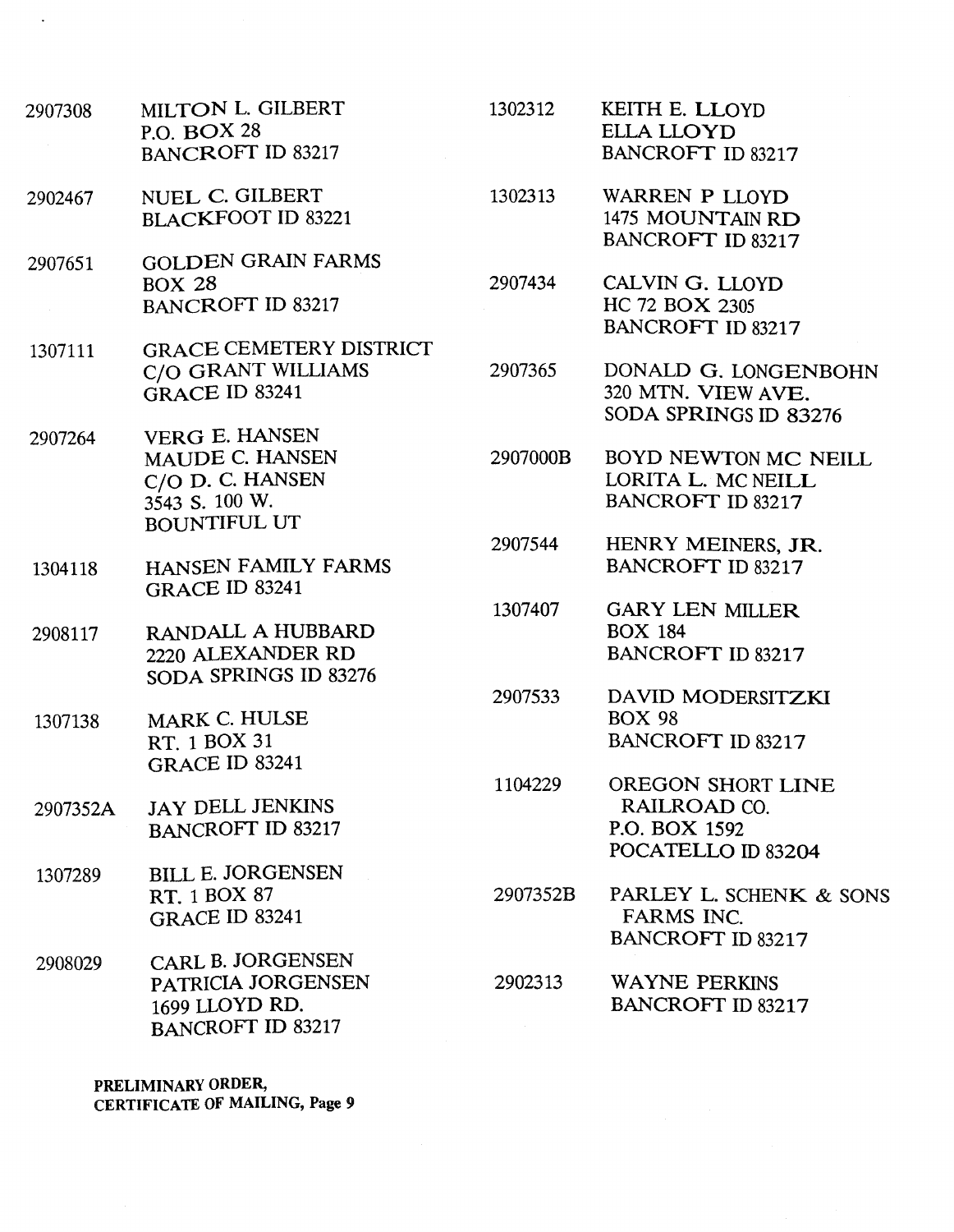- 2907443 CLIFFORD WELCH 2902315 BANCROFT ID 83217
- 2907392 STANLEY WISTISEN PO BOX 116 BANCROFT ID 83217
- 2907305 RAOUL WISTISEN **BANCROFT ID 83217**
- 2907994 DALE R. WISTISEN 300 GILBERT LANE P.O. BOX 128 BANCROFT ID 83217
- 2907394 WISTISEN LIVESTOCK CO. **BANCROFT ID 83217**
- 1307240 RAY W. YAMAUCHI P.O. BOX 615 GRACE ID 83241
- 2907358 GORDON RAY YOST BANCROFT ID 83217
- 2907132 HERMAN YOST BANCROFT ID 83217
- 2902540 DATE E. YOST **BANCROFT ID 83217**

**PRELIMINARY ORDER, CERTIFICATE OF MAILING, Page 11**